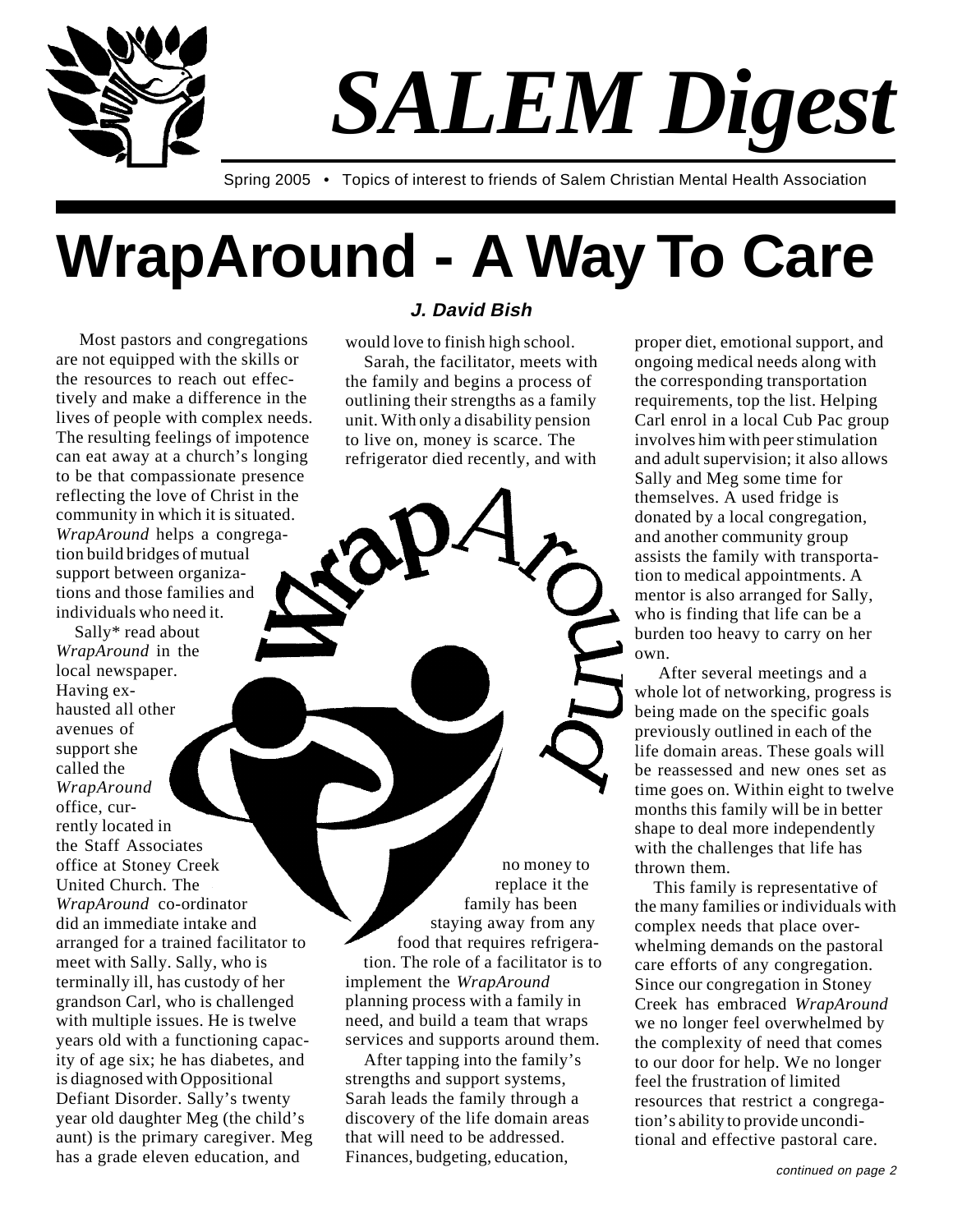Mark Vander Vennen Like so many people, I was moved and heartened by the outpouring of generosity from around the world in response to the terrible tsunami that struck south Asia on December 26, 2004. Moved by the plight of thousands of grief-stricken and homeless people, people gave sacrificially of their time, money and talents. The help included sending trauma counselors to support people through their indescribable losses.

The devastation, and the world's response, make me think about the heartbreaking "mini"-tsunamis that occur, often invisibly, in our own communities. As the cover story of this *Digest* suggests, *WrapAround* is one way in which churches can respond to the often indescribable trauma of mental illness. *WrapAround* is a highly refined methodology for helping churches and faith communities build community circles of care around people with mental health issues and diagnoses.

*WrapAround* is just one of many opportunities that the Salem Board is currently exploring as potential directions for Salem's ministry. By the time you read this, Salem's Board of Directors, Trustees and Staff will have had a retreat which will attempt to tie together a number of visioning exercises undertaken this year. Please pray that an exciting, dynamic vision for Salem's work will emerge to enhance the

continued on page 4

**Director's Corner**  WrapAround - A Way to Care continued from page 1

#### **How Will WrapAround Help Your Church?**

*WrapAround* allows the community to view a congregation as a caring and compassionate presence acting on the basis of unconditional love. The *WrapAround* process can act as a catalyst to enhance a congregation's integrity in ministry by extending an effective healing ministry into the broader community that often views the church as insular and irrelevant to people's day-to-day needs. *WrapAround* is a compelling model for Christ-like service that attracts willing volunteers of all ages. Using a highly effective structure and process it equips these volunteers with skills and supports, giving them the confidence they need to minister to families dealing with serious issues. By building partnerships with multiple community resource providers, a congregation is able to tailor its pastoral care ministry to people whose complexity of need could otherwise overwhelm a church's personnel and material resources. *WrapAround*, therefore, allows a congregation to expand its resource base for ministry without overtaxing its membership.

Eugene Peterson's paraphrase of our Lord's mission statement in Luke 4:18 & 19 has Jesus saying, "God's Spirit is on me; he has chosen me to preach the message of good news to the poor, sent me to announce

pardon to prisoners and recovery of sight to the blind, to set the burdened and battered free, to announce, 'This is God's year to act!'" For congregations to live out this vision for ministry is to be truly Christ-like. God asks of us nothing less. *WrapAround* encourages the kind of "frontline volunteering" (or as I would rather refer to it servanthood) among our members and within the community at large, which enables this vision to be lived out in real terms.

#### **How Does A Congregation Begin?**

Any congregation can get started by linking up with a local *WrapAround*. If none exist, it could choose to host a *WrapAround* Initiative information evening in its community. This session would outline the *WrapAround* process and assess the need for an Initiative in the area. If a need is discerned and the congregation is willing to pursue an Initiative, the church's leadership could sponsor facilitator information and training sessions. A community steering team would need to be established to guide the *WrapAround* Initiative. The church might offer its building on an ongoing basis for meetings and training sessions, and even assign some of its ministry staff-time to develop and support this work. Financial support for the Initiative is always helpful but not obligatory.

Developing a flexible resource team provides opportunities of service for volunteers for whom the facilitator role is not their bag.

**. . . the words of our Lord ring loud and clear: "I was hungry and you gave me food . . .**

**"**

**SALEM Digest** Vol.22, No.1 Spring 2005 **Editor** Judy Cook

**"**

**Layout & Design** Marian den Boer

**SALEM Digest** is a publication of Salem Christian Mental Health Association, a non-profit, charitable organization. RN 13056 6011 RR 0001

1 Young St. Suite 512 Hamilton, ON L8N 1T8 Telephone: (905)528-0353 Fax: (905)528-3562 Web: www.salem.on.ca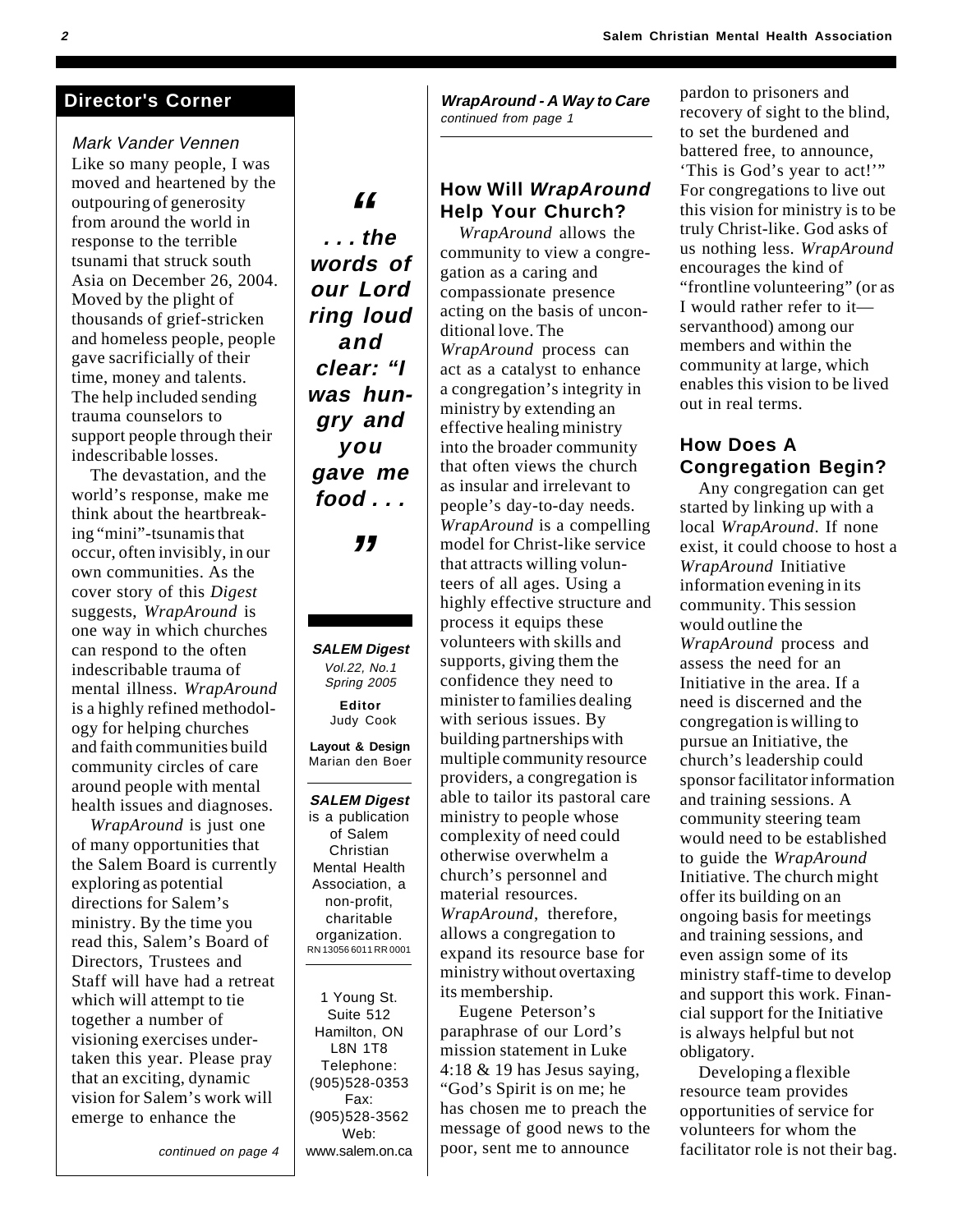#### **WrapAround is a compelling model for Christ-like service that attracts willing volunteers of all ages.**

Carpenters, plumbers, those who can help with transportation and child care, or those able to set up a clothing share, can all help to determine the success of a *WrapAround*. Fund raising is always a challenge, but also the source of good fellowship and personal satisfaction, knowing that one is helping to sustain the project.

At the end of the day the words of our Lord ring loud and clear: "I was hungry and you gave me food, or helped me find employment; I was thirsty and you gave me a drink, sustained me when my soul was parched; I was a stranger and you welcomed me, took me in when the system left me to fend for myself; I was naked and you clothed me, helped me to rediscover my dignity; I was sick and in prison and you gave me the support and guidance I needed to get back on my feet (Matthew 25:35  $& 36.$ "

*WrapAround* is one of a number of directions currently being considered by Salem's Board for potentially supporting your congregation's pastoral care and outreach ministries. It was my pleasure to speak about *WrapAround* to Salem's board and staff this past fall.

If you see a fit between *WrapAround* and your congregation, why not contact Salem's Executive Director, Mark Vander Vennen (markvv@salem.on.ca), to let Salem know. May God bless you as you consider this incredible venture in Christian service.

For further information on *WrapAround* go to: http:// www.vroonvdb.com/ calliope.html ; or http:// www.paperboat.com/ info.html.

- \* Names and other identifying characteristics have been changed.
	- *Rev. Bish has been a minister at Stoney Creek United Church*

*since l998. He has served congregations in both Canada and the United States. Raised in Toronto, David attended Ryerson University (Bus. Administration- Marketing).*

*He holds an M.Div from Asbury Theological Seminary in Wilmore, Kentucky, and a M.Th from Emmanuel College, U. of Toronto. David is married to Mary who is the minister at Grace United Church in Caledonia. Together they have three children and three grandchildren. Rev. Bish is a member of the steering team for the Hamilton Wrap-Around Initiative, and the Stoney Creek Wrap-Around.*

### The Board of Salem

Christian Mental Health Association

would like to invite all members, friends, and supporters of Salem to join us for the Annual General Meeting to be held:

> Wednesday, June 15, 2005 Commencing at 7:00 p.m.

Redeemer University College (Executive Dining room) 777 Garner Road East, Ancaster, ON

Discussion and Approval of New Bylaws Approval of Acts by the Board of Salem from June 2004 to June 2005

Refreshments will be served.

#### **IF YOU ARE EXPERIENCING**

burnout, loss of faith, sudden depression, or any other debilitating crisis...

#### **IF YOU ARE IN THE MIDDLE OF**

couple unhappiness, family conflict, parenting dilemmas, or other relationship difficulties...

#### **IF YOU ARE STRUGGLING WITH**

addictions, emotional, physical, or sexual abuse, or any deeply rooted psychic pain...

#### **SALEM CAN HELP**

www.salem.on.ca

Counsellors: Hamilton Judy Cook, M.Ed. Betty Brouwer, M.Sc. Mark Vander Vennen, M.Ed., R.S.W. **Bowmanvillle** June Zwier, M.Div

For further information or appointment phone: Hamilton: 905-528-0353 Bowmanville: 905-623-9901